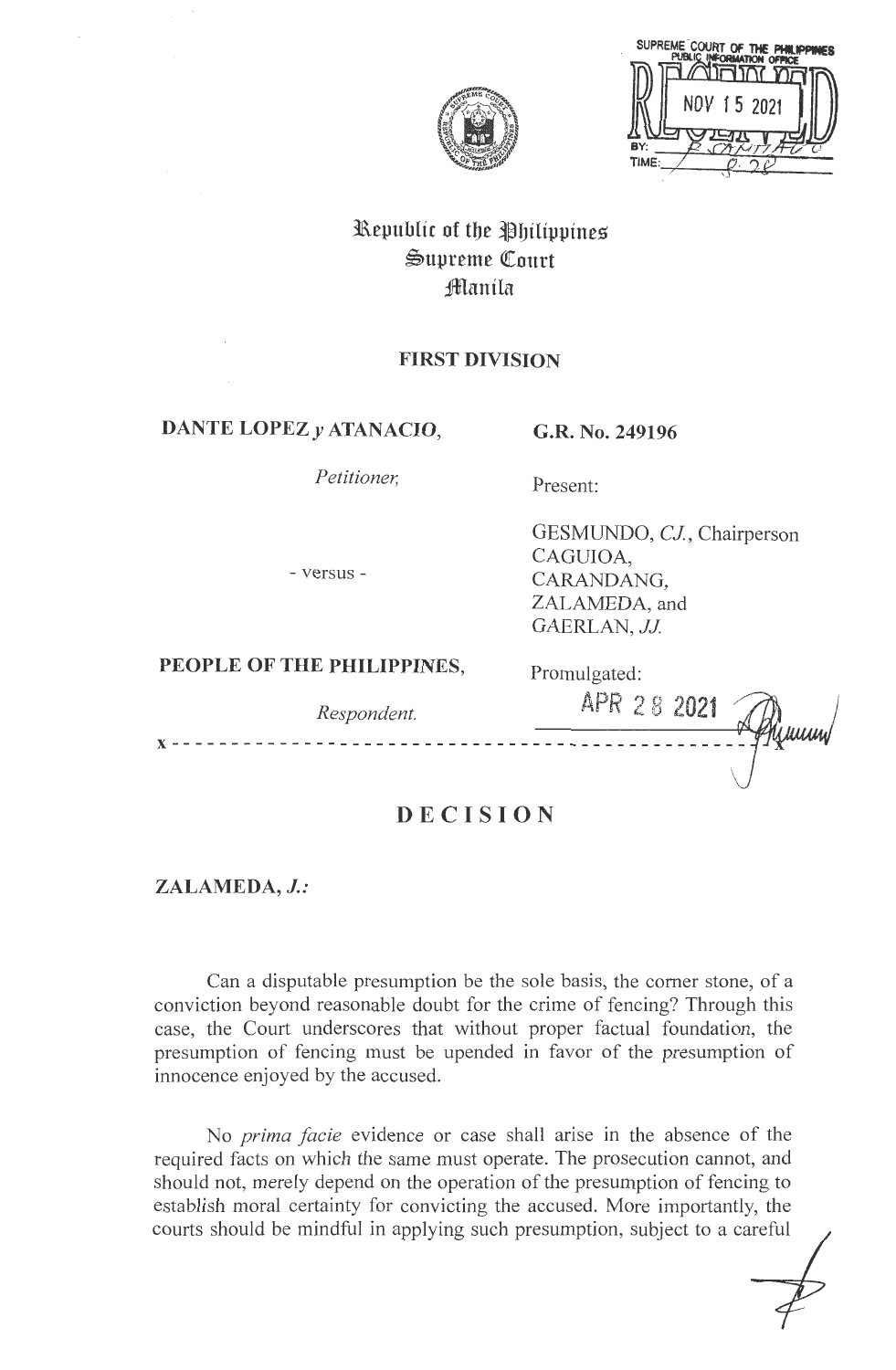scrutiny of the facts of each case. This, considering that unjust convictions result to forfeiture of life, liberty, and property.

## **The Case**

This Petition for Review on *Certiorari*<sup>1</sup> seeks to reverse and set aside the Decision<sup>2</sup> dated 30 April 2019 and the Resolution<sup>3</sup> dated 03 September 2019 of the Court of Appeals (CA) in CA-G.R. CR No. 41527, which affirmed with modification the Decision<sup>4</sup> dated 27 June 2017 of Branch 263. Regional Trial Court (RTC) of Marikina City in Criminal Case No. 14- 15920-MK, finding Dante Lopez *y* Atanacio (petitioner) guilty beyond reasonable doubt of violation of Presidential Decree No. (PD) 1612, otherwise known as the Anti-Fencing Law of 1979.

#### **Antecedents**

Petitioner was charged with the crime of fencing in an Information that reads:

"That on or about the  $23<sup>rd</sup>$  day of February 2014, in the city of Marikina, Philippines and within the jurisdiction of this honorable Court, the above-named accused with intent to gain, did then and there willfully, unlawfully and knowingly possesses one blue MOUNTAIN BIKE with frame name "ARAYA" VALUED At One Hundred Thousand Pesos (P 100,000.00) which he knows or should be known to him to have been the subject of robbery or thievery, belonging to private complainant RAFAEL MENDOZAy DELA PAZ.

CONTRARY TO LAW."5

Upon arraignment, petitioner pleaded not guilty to the charge. After pre-trial was terminated, trial on the merits ensued. <sup>6</sup>



<sup>1</sup>*Rollo,* pp. 59-85.

<sup>&</sup>lt;sup>2</sup> *Id.* at 87-102; penned by Associate Justice Priscilla J. Baltazar-Padilla (a retired Member of this Court) and concurred in by Associate Justices Jhosep Y. Lopez (now a Member of this Court) and Louis P. Acosta of the Special Thirteenth Division, Court of Appeals, Manila.

<sup>3</sup> *Id.* at 104-105.

<sup>4</sup>*Id.* at 106-112; penned by Presiding Judge Armando C. Velasco.

<sup>5</sup> Id. at 106.

<sup>&</sup>lt;sup>6</sup> *Id.* at 88.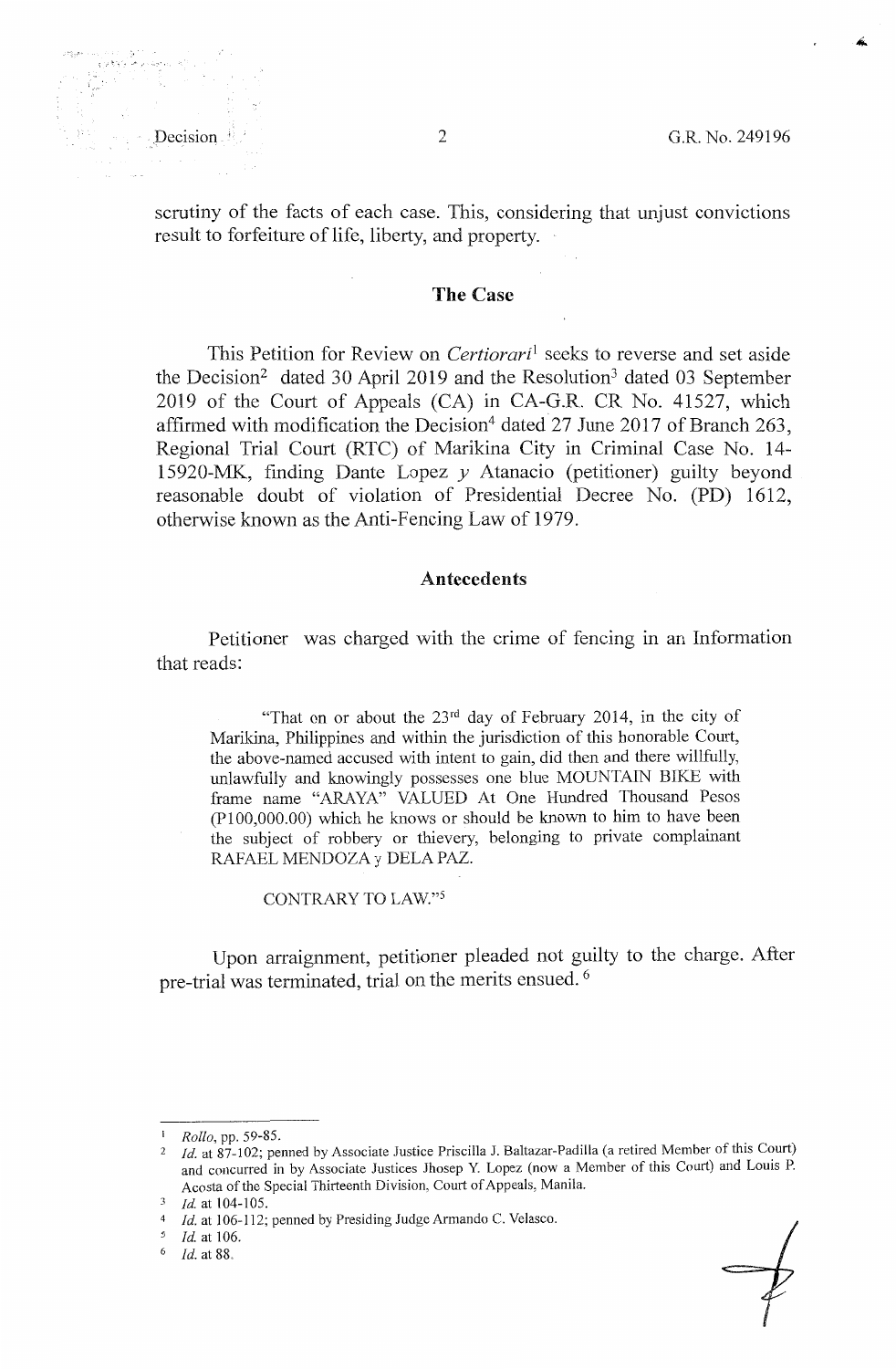#### **Version of the Prosecution**

Private complainant Rafael Mendoza (Mendoza) averred that on 23 February 2014, he saw his bicycle at the comer of Katipunan and Ordonez Streets. He commanded the driver of said bicycle, Magno Lopez (Magno), to halt and asked him where he got the bicycle. Magno answered that the same was given to him by petitioner. They then went to the *barangay* for the blotter of the incident. At the *barangay*, it was agreed that the subject vehicle be turned over to Mendoza, but the following day the same was taken back as ordered by the *barangay* captain. <sup>7</sup>

Mendoza alleged that the said vehicle was stolen from him on 15 January 2011, which was reported in a police blotter the day after the incident. He insisted that he is the owner of the bicycle, having bought the same abroad.<sup>8</sup>  $\mathbf{I}$ 

Jose Manalo Martinez corroborated Mendoza's allegations, averring that he used to bike with Mendoza. $9$ 

### **Version of the Defense**

I

According to petitioner's brother, Magno, he met Mendoza on 23 February 2014 at around 4:00 p.m. to 5:00 p.m. while riding his bike at Katipunan Extension near Ordoñez Street. Allegedly, Mendoza suddenly cut him off and claimed the bike was his. So as to not prolong the argument, Magno invited Mendoza to the *barangay*. Magno described the bicycle as a blue Araya-made model Muddy Fox Frame with a Shimano Deore XT group set, with a handle bar made by Girvin, as shown in the pictures taken by him and his brother. Magno testified that he got the bike from petitioner in 2002. He pointed out that the handle bar and the front fork of his bicycle as compared to those showniin the pictures are different. <sup>10</sup>

On the other hand, petitioner insisted that he used to own the subject bicycle. According to petitioner, he bought it from Bicycle Works located in Katipunan, Quezon City and presented evidence of the existence of said bicycle shop including its SEC Registration, Articles of Incorporation, and By-Laws. He could not present the receipt for the purchase of the bike since

- $\begin{array}{cc} 7 & Id. \\ 8 & I. \end{array}$
- <sup>8</sup>*id.* at 107.
- 9 *id.* at 88.
- 10 *id.* at 108.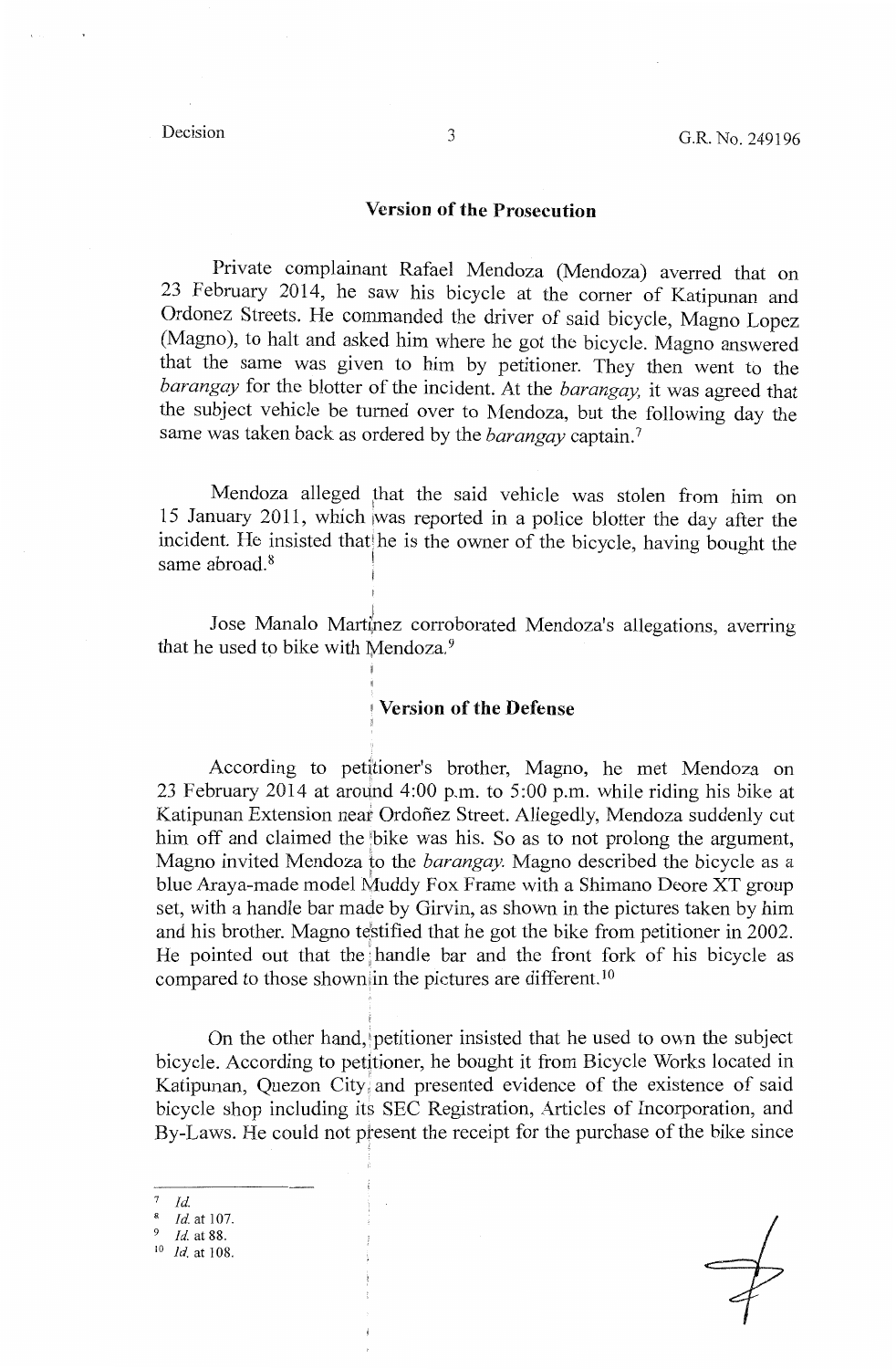he bought it from Bicycle Works twenty (20) years ago. He also presented two (2) notarized affidavits from Bicycle Works, one from its President, Leopoldo De Jesus (President), another from its Chief Mechanic, Carmelito Gomez (Chief Mechanic) as proof.<sup>11</sup>

## **Ruling of the RTC**

On 27 June 2017, the RTC rendered its Decision finding petitioner guilty beyond reasonable doubt of the crime of fencing, to wit:

WHEREFORE, premises considered, this court finds accused Dante Lopez y Atanacio, **GUILTY,** beyond reasonable doubt of the violation of P.D. 1612 (Anti-Fencing Law of 1979).

He is hereby sentenced to suffer the penalty of imprisonment of **SEVEN (7) YEARS TO TWELVE (12) YEARS** imprisonment.

With the return of the subject bicycle to the private complainant, this Court declares no civil liability against the accused.

SO ORDERED. <sup>12</sup>

The RTC ruled that the claim of ownership by Mendoza prevails over that of petitioner.<sup>13</sup> It gave credence to the police blotter stating that on 15 January 2011, two (2) unidentified persons unlawfully and feloniously entered Mendoza's garage and took his Mountain Bike colored blue with frame name "ARAYA" made in Japan and worth Phpl00,000.00.

According to RTC, considering it was established that Mendoza owns the subject bicycle, the burden now shifted on the part of petitioner to overcome the presumption of fencing. 14 Moreover, the trial court underlined that Leopoldo's affidavit was not specific that the bicycle subject of the case is really the same item that petitioner bought from him in 1997 and the bike being claimed by Mendoza. <sup>15</sup>

### **Ruling of the CA**

On 30 April 2019, the CA affirmed with modification petitioner's conviction, *viz:* 

<sup>11</sup>*Id* at 109-110. 12 *Id* at 112.

<sup>&</sup>lt;sup>13</sup> *Id.* at 110-111.<br><sup>14</sup> *Id.* at 111.

ls *Id.*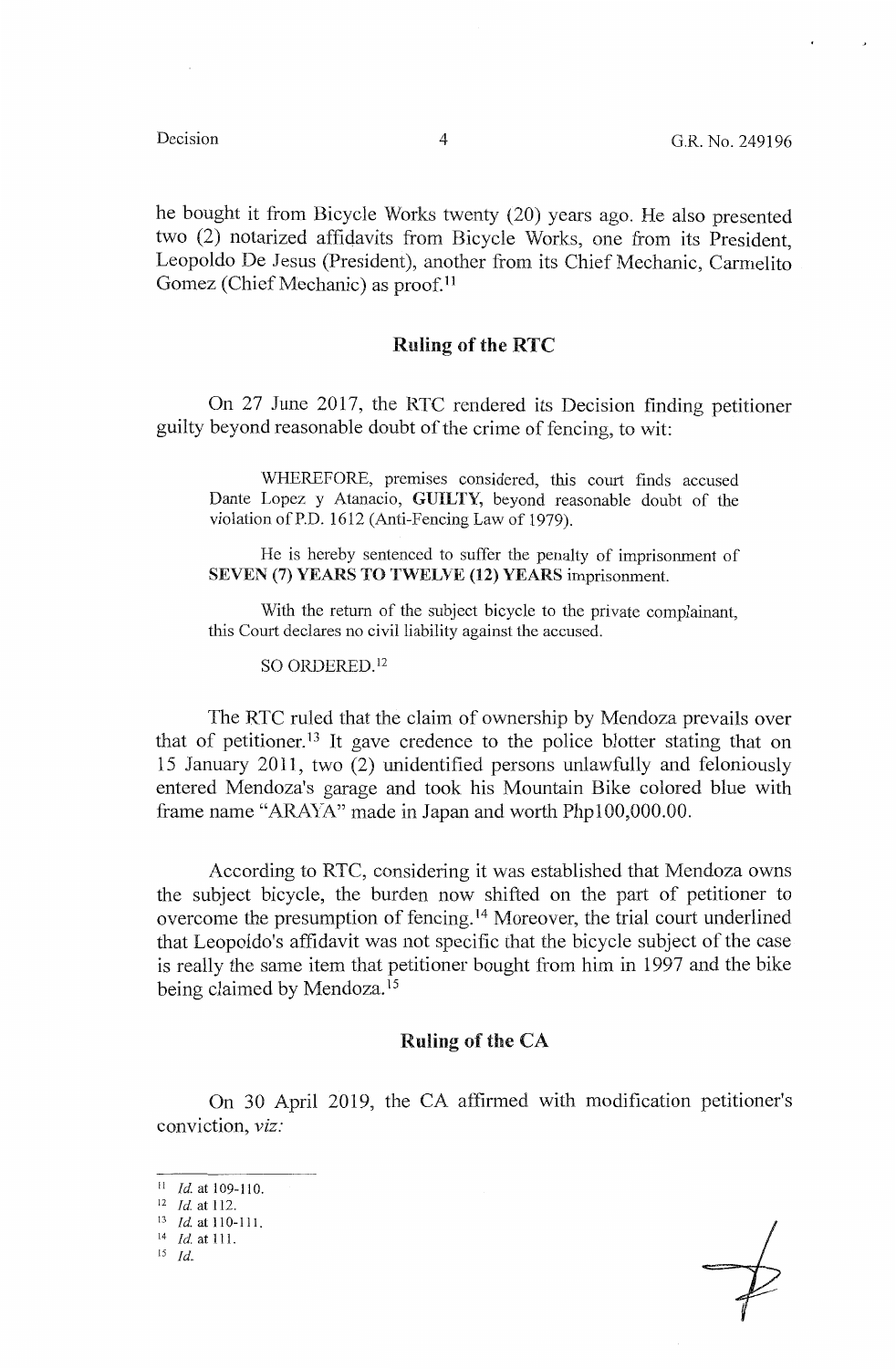**WHEREFORE,** the herein impugned Decision of the court *a quo*  is hereby **AFFIRMED** with **MODIFICATION** in that accused-appellant is sentenced to the straight penalty of two (2) months of *arresto mayor.* 

#### **SO ORDERED. 16**

In affirming the RTC, the CA underlined that petitioner failed to destroy the presumption of fencing.<sup>17</sup> However, it modified the penalty imposed by the RTC. The CA held that Mendoza failed to prove that the bicycle was indeed worth Phpl00,000.00. Consequently, when there is no available evidence to prove the value of the stolen property or that the prosecution failed to prove it, the corresponding penalty to be imposed should be the minimum penalty corresponding to the theft in the value of Php5.00.<sup>18</sup>

Petitioner's Motion for Reconsideration was denied by the CA in its Resolution dated 03 September 2019.<sup>19</sup> Hence, this petition.<sup>20</sup>

#### **Issues**

Petitioner is now before this Court raising the following issues:

#### A.

THE COURT OF APPEALS COMMITTED SERIOUS ERROR OF FACT AND LAW IN AFFIRMING THE TRIAL COURT AND CONVICTING THE PETITIONER BASED ON THE PRESUMPTION FOUND IN SECTION 5 OF P.D. 1612, OTHERWISE KNOWN AS THE ANTI-FENCING LAW, DESPITE FAILURE OF THE PROSECUTION TO PROVE FOREMOST ALL THE ELEMENTS OF THE SAID OFFENSE AND PROVE THE PETITIONER'S GUILT BEYOND REASONABLE DOUBT.

B.

THE COURT OF APPEALS COMMITTED SERJOUS ERROR OF FACT AND LAW WHEN IT FAILED TO GIVE ANY PROBATIVE VALUE TO PETITIONER'S EVIDENCE ESPECIALLY TO THE NOTARIZED AFFIDAVIT OF OWNERSHIP, CONTRARY TO THE PRINCIPLES LAID DOWN IN THE CASE OF MARIANO LIM VS. PEOPLE OF THE PHILIPPINES.<sup>21</sup>

<sup>16</sup>*Id* at 101.

 $17$  *Id.* 

<sup>18</sup>*Id.* at 100-101. 19 *Id.* at 54-55.

<sup>20</sup>*Id.* at 59-85. 21 *Id* at 68.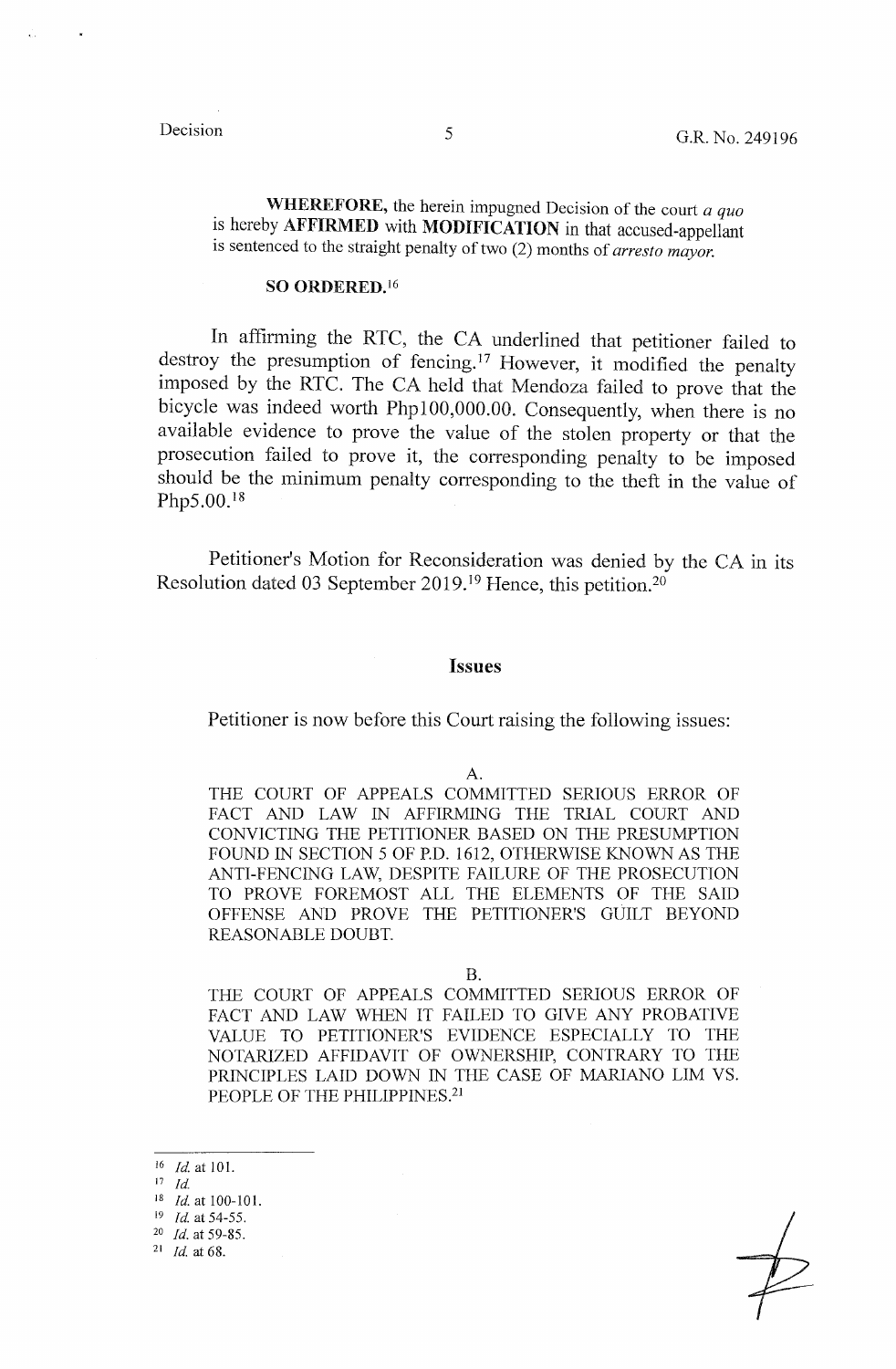Essentially, the issue is whether or not the prosecution was able to establish the guilt of petitioner beyond reasonable doubt for the crime of fencing.

## **Ruling of the Court**

The petition is meritorious.

At the outset, it must be underlined that only questions of law may be raised in petitions for review on *certiorari.* It is settled that in the exercise of the Supreme Court's power of review, the court is not a trier of facts and does not normally undertake the re-examination of the evidence presented by the contending parties during the trial of the case. <sup>22</sup> This rule, however, is subject to a number of exceptions, including when the appellate court failed to notice certain relevant facts, which, if properly considered, would justify a different conclusion and when the judgment of the CA is premised on misapprehension of facts.<sup>23</sup> Said exception is present in the instant case.

Further, the general rule is that factual findings by the trial court deserve a high degree of respect and will not be disturbed on appeal in the absence of any clear showing that it overlooked, misunderstood or misapplied some facts or circumstances of weight and substance which could alter the result of the case. However, a careful review of the evidence on record of the case compels us to take exception to the aforesaid rule.24

More importantly, proof beyond reasonable doubt charges the prosecution with the immense responsibility of establishing moral certainty. The prosecution's case must rise on its own merits, not merely on relative strength as against that of the defense. Should the prosecution fail to discharge its burden, acquittal must follow as a matter of course.25 The prosecution bears the primary duty to present its case with clarity and persuasion, to the end that conviction becomes the only logical and inevitable conclusion. We emphasize that a conviction cannot be made to rest on possibilities; strongest suspicion must not be permitted to sway judgment.<sup>26</sup>

<sup>22</sup>*See Shangri-La Properties, Inc. v. BF Corp.,* G.R. Nos. 187552-53 & 187608-09, 15 October 2019 [Per CJ Bersamin] and *V da. de Aguilar v. Spouses Alfaro,* 637 Phil. 131(2010); G.R. No. 164402, 05 July 2010 [Per J. Del Castillo].

<sup>23</sup>*See Spouses Belvis v. Spouses Erola,* G.R. No. 239727, 24 July 2019 [Per **J.** Caguioa].

<sup>24</sup>*People v. Bon,* 444 Phil. 571 (2003); G.R. No. 149199, 28 January 2003 [Per **J.** Ynares-Santiago].

<sup>25</sup>*Daayatav. People,* 807 Phil. 102 (2017); G.R. No. 205745, 08 March 2017 [Per J. Leonen].

<sup>26</sup> *People v. Estibal,* 748 Phil. 850 (2014); G.R. No. 208749, 26 November 2014 [Per J. Reyes].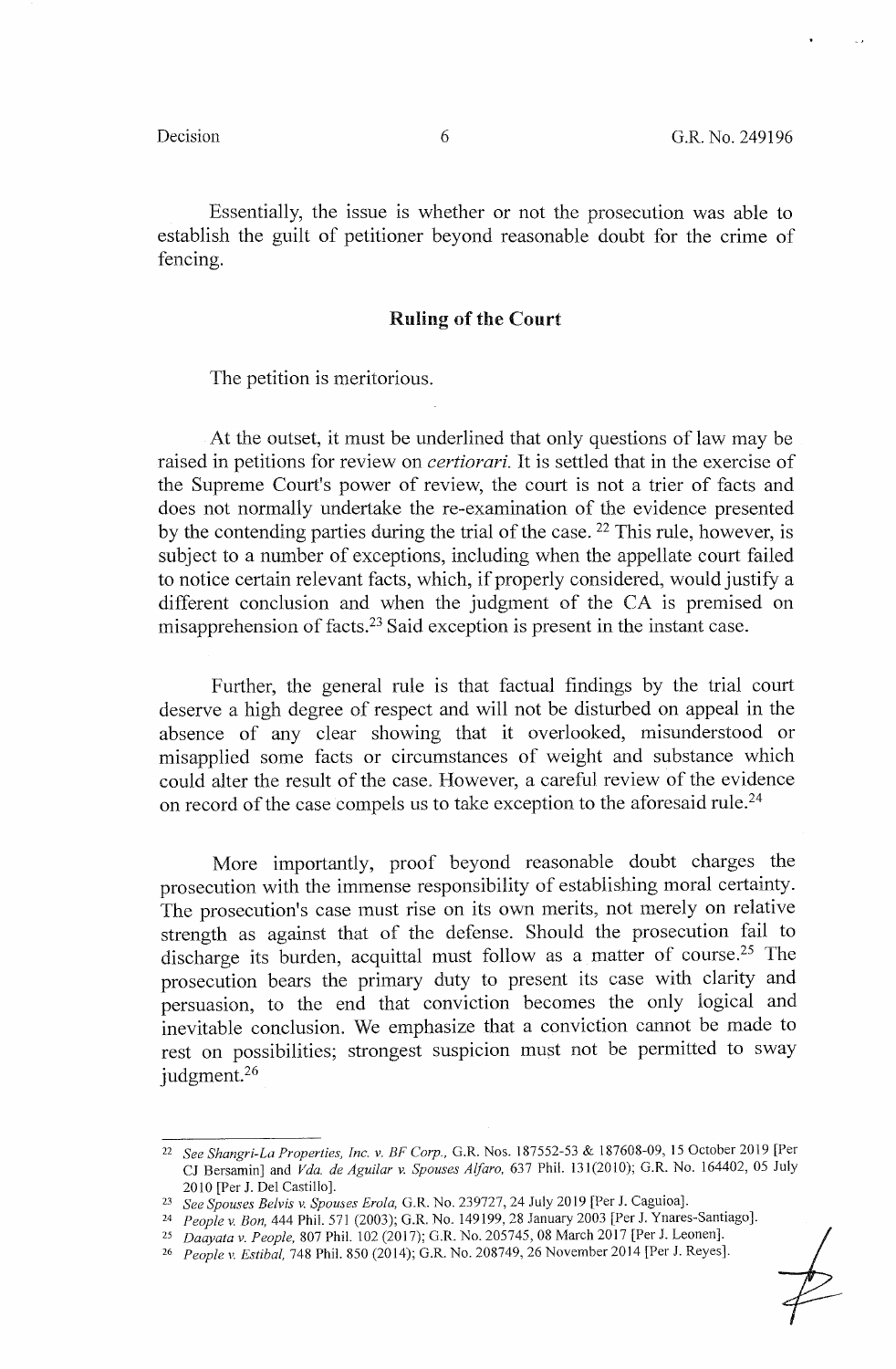With the foregoing principles in mind, We hold that there exists reasonable doubt that petitioner committed the crime charged against him.

*The identity of the bicycle in issue was not established; hence, the presumption of fencing did not arise* 

Fencing is the act of any person who, with intent to gain for himself or for another, shall buy receive, possess, keep, acquire, conceal, sell or dispose of, or shall buy and sell, or in any other manner deal in any article, item, object or anything of value which he knows, or should be known to him, to have been derived from the proceeds of the crime of robbery or theft.27 The essential elements of the crime of fencing are:

- 1. A crime of robbery or theft has been committed;
- 2. The accused, who is not a principal or an accomplice in the commission of the crime of robbery or theft, buys, receives, possesses, keeps, acquires, conceals, sells or disposes, or buys and sells, or in any manner deals in any article, item, object or anything of value, which has been derived from the proceeds of the said crime;
- 3. The accused knows or should have known that the said article, item, object or anything of value has been derived from the proceeds of the crime ofrobbery or theft; and
- 4. There is on the part of the accused, intent to gain for himself or for another.28

In the instant case, We find that the prosecution has failed to establish beyond reasonable doubt the identity of the bicycle in issue.

Apart from the police blotter of the alleged robbery, no evidence was presented to prove Mendoza's ownership of the bicycle in issue. The photos presented did not show any distinctive features to identify the bike. Worse, the evidence at hand did not establish that the bicycle given by petitioner to Magno is the same bicycle stolen from Mendoza.

<sup>27</sup> *Capili v. Court of Appeais,* 392 Phil. 577 (2000); G.R. No. 139250, 15 August 2000 [Per J. Gonzaga-

<sup>&</sup>lt;sup>28</sup> *Id., citing Tan v. People, 372 Phil. 93 (1999); G.R. No. 134298, 26 August 1999 [Per J. Pardo].*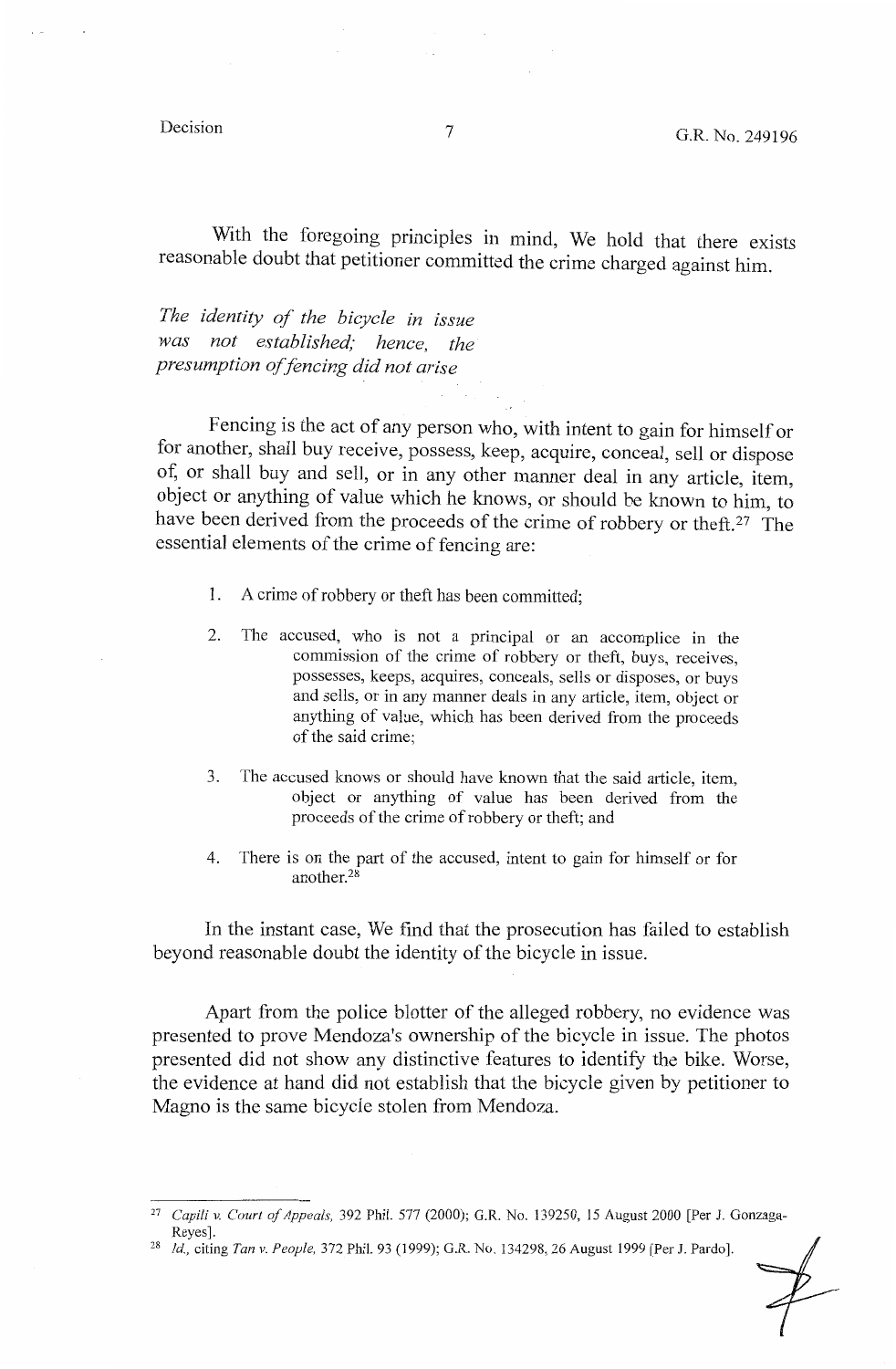Indeed, the features of the bicycle allegedly stolen from Mendoza and the one owned by petitioner are principally different from each other. The color of the fork of the bike owned by private complainant is aluminum or silver, while that of petitioner is blue.

The composition or the material used for the frame is also different. Mendoza's is magnesium while petitioner's is aluminum. Notably, this was established by Mendoza's testimony, as such:

- Q: What about the frame, Mr. Witness, would you know what your frame is made of?
- A: Magnesium, Chromoly, Araya, made in Japan.<sup>29</sup>

As to the serial number, Mendoza's bicycle has the number **"8303042" on its frame,** while accused-appellant's serial number is **A303042 on its fork,** thus:

- **Q:** By any chance, Mr. Witness, do you have proof of the serial number of the frame that you were describing?
- A: I know it ma'am.
- Q: What is your serial number?
- A: 8303042 Ma'am.
- **Q:** What proof do you have, if any, that that is the serial number of your bike?
- A: It has the serial number on its frame Ma'am. Walang kamukha yung number na iyon.

#### **XXX**

- Q: You mean to say you memorized the serial number of the frame of your bike?
- A: Yes, Ma'am.<sup>30</sup>

The lower courts put much emphasis on the presumption under Section 5 of PD 1612 which states that mere possession of any object which has been the subject of robbery or thievery shall be *prima facie* evidence of fencing. However, this presumption was overcame by petitioner upon presentation of the notarized affidavits of the President and Chief Mechanic of Bicycle Works that indeed, petitioner bought the bicycle subject of the

<sup>29</sup>*Rollo,* p. 148; TSN dated 27 August 2015 (Rafael Mendoza on Cross-Examination), p. 20. 30 *Id.* at 19.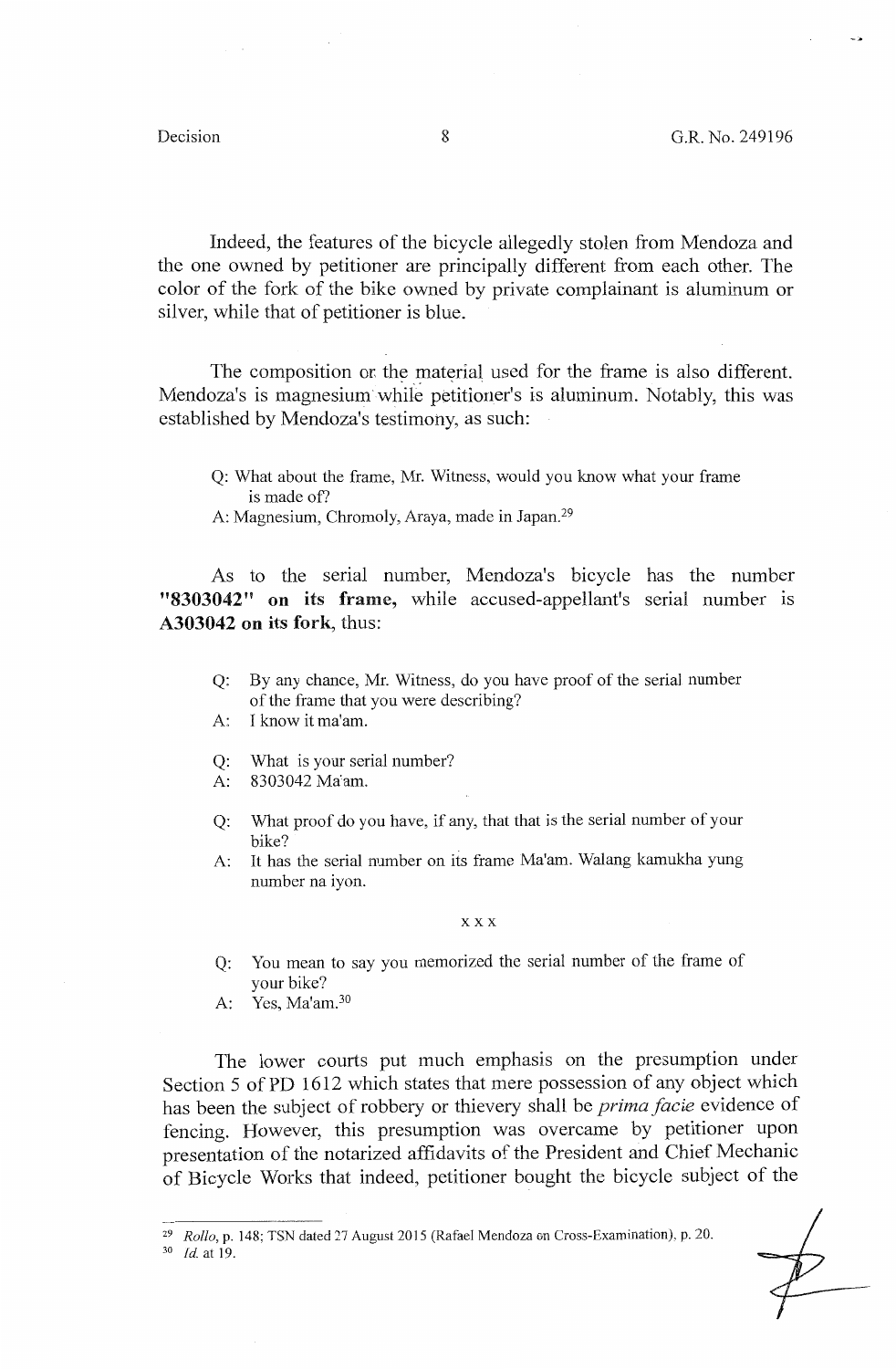$\alpha$  and  $\alpha$  . The  $\alpha$ 

case from their store.<sup>31</sup>

Verily, presumptions are "inference[s] as to the existence of a fact not actually known, arising from its usual connection with another which is known, or a conjecture based on past experience as to what course human affairs ordinarily take." $32 \text{ In}$  law a presumption is an affairs ordinarily take."<sup>32</sup> In law, a presumption is an inference of the existence or non-existence of a fact which courts are **permitted to draw from proof of other facts, <sup>33</sup> and is mandatory unless** rebutted. 34 교학 i pr

The application of disputable presumptions on a given circumstance must be based on the existence of certain facts on which they are meant to operate.35 Since "[p]resumptions are not allegations, nor do they supply their absence[,]"<sup>36</sup> disputable presumptions apply only in the absence of contrary evidence or explanations. **They do not apply when there are no facts or allegations to support them,37** as in this case.

Without establishing beyond reasonable doubt that the item which has been the subject of theft is the same object in the possession of petitioner, the presumption under Section 5 of PD 1612 would not operate.

*The prosecution failed to establish the elements of fencing* 

Further, the prosecution failed to prove the remaining elements of fencing. There is no evidence shown that petitioner is neither the principal nor an accomplice of the alleged thievery reported by Mendoza, and that he possessed or disposed of the latter's alleged bicycle. No proof was offered to show that petitioner had knowledge that the bicycle he gave to Magno was stolen, or that he had intent to gain therefrom. It is necessary to remember that in all criminal prosecutions, the burden of proof is on the prosecution to establish the guilt of the accused beyond reasonable doubt. It has the duty to prove **each and every element of the crime charged in the information** to

<sup>&</sup>lt;sup>31</sup> Id. at 176-177.<br><sup>32</sup> *University of Mindanao, Inc. v. Bangko Sentral ng Pilipinas, 776 Phil. 401 (2016); G.R. Nos. 194964-*65, 11 January 2016 [Per J. Leonen] citing *Martin v. Court a/Appeals,* 282 Phil. 610 (1992); G.R. No.

<sup>82248, 30</sup> January 1992 [Per J. Cruz]. 33 *Vda. de De la Rosa v. Heirs of Rustia,* 516 Phil. 130 (2006); G.R. No. 155733, 27 January 2006 [Per J. Corona]. 34 *Supra* at note 32.

<sup>3</sup>s *Id.* 

<sup>36</sup>*Id. citing De Leon v Villanueva,* 51 Phil. 676 (1928); G.R. No. 27738, 13 March 1928 [Per J. Romualdez]. 37 *Supra* at note 32.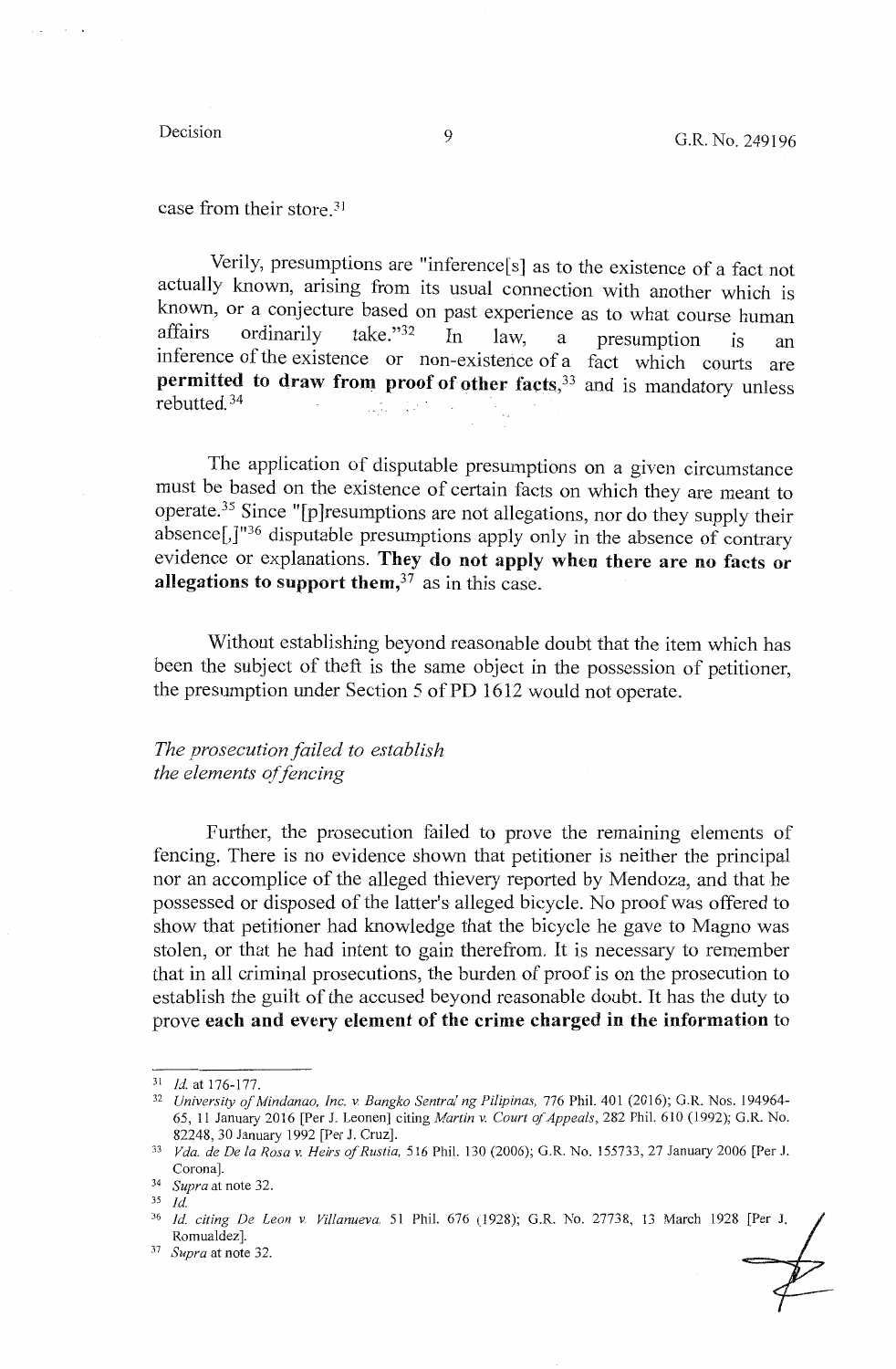warrant a finding of guilt for the said crime.<sup>38</sup>

To be sure, the prosecution has failed to discharge its onus of proving, beyond reasonable doubt, the guilt of petitioner for violation of PD 1612. For. settled is the rule that in every criminal prosecution, the accused is presumed innocent until the contrary is established by the prosecution. Thus, if the prosecution fails, it fails utterly, even if the defense is weak, or indeed, even if there is no defense at all. The prosecution, at all times, bears the burden of establishing an accused's guilt beyond reasonable doubt. No matter how weak the defense may be, it is not and cannot be the sole basis of conviction if, on the other hand, the evidence for the prosecution is even weaker.39

Further, it is well-settled, to the point of being elementary, that when inculpatory facts are susceptible to two or more interpretations, one of which is consistent with the innocence of the accused, the evidence does not fulfill or hurdle the test of moral certainty required for conviction.<sup>40</sup> Hence, the acquittal of petitioner is in order.

**WHEREFORE,** the petition is hereby **GRANTED.** The Decision dated 30 April 2019 and the Resolution dated 03 September 2019 of the Court of Appeals in CA-G.R. CR No. 41527, which affirmed with modification the Decision dated 27 June 2017 of Branch 263, Regional Trial Court of Marikina City in Criminal Case No. 14-15920-MK finding Dante Lopez  $\nu$  Atanacio guilty beyond reasonable doubt of violation of Presidential Decree No. 1612, are REVERSED and SET ASIDE.

Accordingly, petitioner Dante Lopez *y* Atanacio is **ACQUITTED** of the crime of violation of Presidential Decree No. 1612.

#### **SO ORDERED.**

-·---------

RODI ate Justice

- 38 *Jd.*  <sup>39</sup> See People v. Salidaga, 542 Phil. 295 (2007); G.R. No. 172323, 29 January 2007 [Per J. Chico-Nazario].<br><sup>40</sup> *Feople v Estibal.* 748 Phil. 850 (2014); G.R. No. 208749, 26 November 2014 [Per J. Reyes].
-